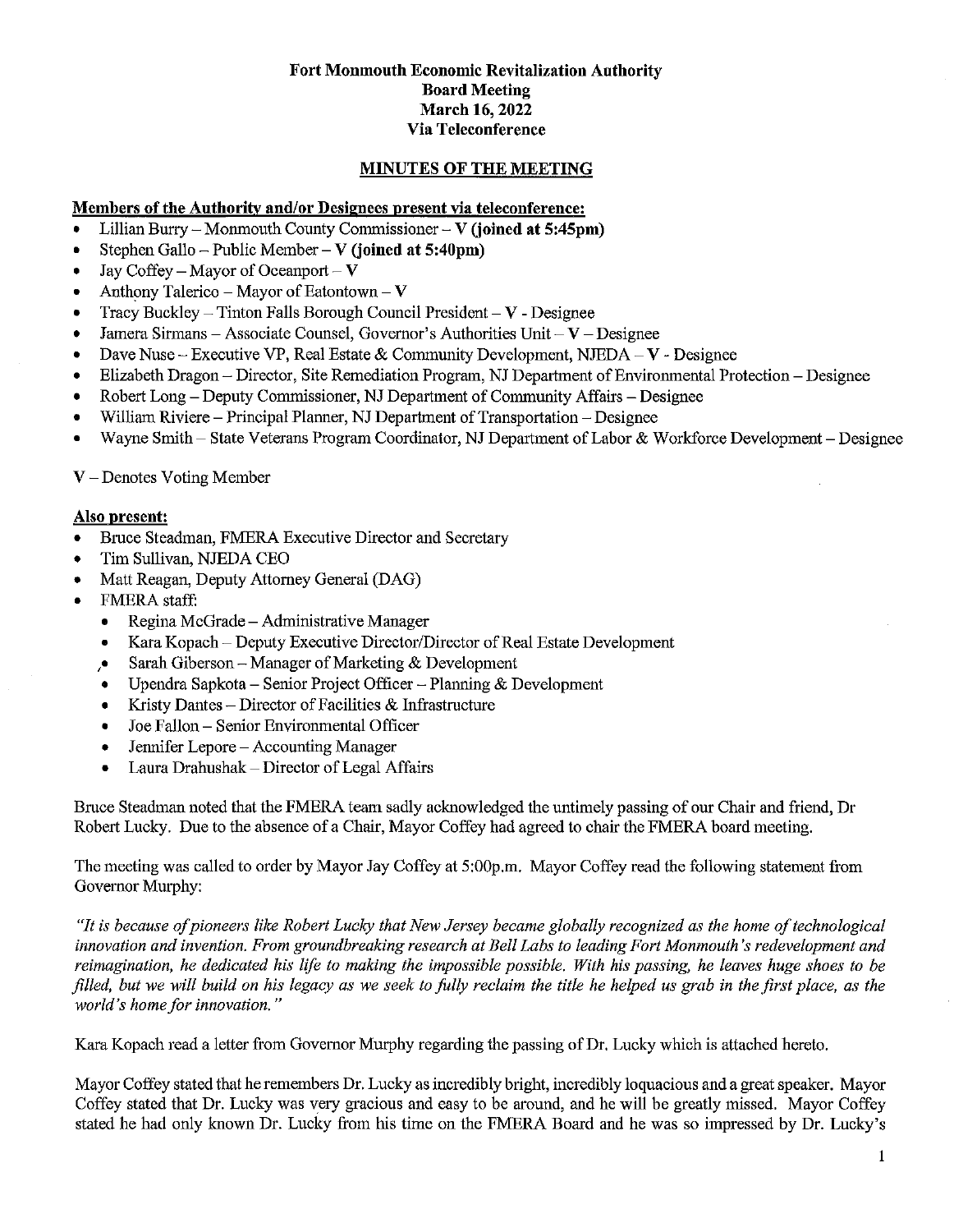resume and all he accomplished from the time he served on the FMERPA and FMERA Boards. Mayor Coffey offered his condolences to Dr. Lucky's children Karen and David and that he has never met a nicer man then Dr. Lucky.

Mayor Coffey stated that normally in acknowledging the Pledge of Allegiance, Dr. Lucky had a history of asking everyone to take a few minutes to reflect on what they are thankful for. Mayor Coffey asked the participants for a moment of silence to reflect on their remembrance of and thankfulness for Dr. Lucky.

Mayor Talerico acknowledged Dr. Lucky for what he brought to FMERA, and what is missing in a lot of politicians in that Dr. Lucky thought about the future on the long temi and was not as concerned about the short term here and now. Mayor Talerico stated that there is a lot to be said about someone who set out a plan and could gear everyone towards it and focused more on the region instead of himself. Mayor Talerico stated that a lot of us have a lot to learn and that it is very sad to be on the Board meeting call without Dr. Lucky. Mayor Talerico stated that he hopes we can all move forward in Dr. Lucky's honor.

Bruce Steadman read the following personal statement:

"Bob Lucky was many things. Inventor, author, lecturer, technical expert, manager, business leader, famous, published, renown FMERA Board member and Chairman.

He was the glue that held together the predecessor organization to FMERA, the Fort Monmouth Economic Revitalization Planning Authority (FMERPA); and with the help of Lillian Burry and others, paved the way through countless meetings, public hearings, and iterations to arrive at the Fort Monmouth Reuse and Redevelopment Plan that FMERA's mission is taken from. That was 15 years ago. He never pulled back or shrank from his important roles with FMERA, and he was always willing to help.

He was full of good ideas, outside the box thinking, a keen observer of life and earth's inhabitants, and always willing to listen. I probably telephoned him some 100 times over the years, maybe 200, and he always, always said "Sure", when I asked him if he had a few minutes to talk. He was a great sounding board for ideas and possible courses of action; willing to share his opinions but never autocratic or close-minded. I will miss those many discussions.

Despite bis successes, his fame, his inventions, the books, articles, presentations, world-wide travel, and the trappings of the technological greatness that he accumulated and deserved, he never ever wore those things on his sleeve. He was a kind, respectful, pleasant man, with a great sense of self-deprecating hiunor, who I think truly enjoyed being a part of our team.

We will miss his calm and folksy style of chairing the FMERA meetings. We will miss his astute and straightforward, but respectful, way of sizing up a situation, and we will miss his kindness. The FMERPA and FMERA missions are alive and well in large part to Dr Robert Lucky's many hours of work and thought and clear thinking, and help.

Thank you, Bob, for everything. Thank you."

Mayor Coffey stated that he has been doing public work for 32 years and Dr. Lucky was what you hope that every public or appointed official should be, in that he always composed himself and never lost his cool. Mayor Coffey stated that there was never a time that he left Dr. Lucky's presence that he did not walk away with a smile and that Dr. Lucky had the ability to charm you with his personality, irrespective of the difficult issues being addressed, and make you realize that the sun will come up tomorrow.

Bruce Steadman explained the teleconference meeting protocol with regards to the Board and public's participation. He stated that the March Board meeting was being held remotely, with Board, staff, and the public participating via telephone. He stated that all Board votes would be roll-call votes, for the purpose of verifying the Board members' votes, including acceptance of the Minutes from the previous meeting. He noted that at the beginning of the Public Comment periods, he would ask members of the public who wished to make a comment or ask a question to state their name, and that he would call on each of them to make their comment or ask their question.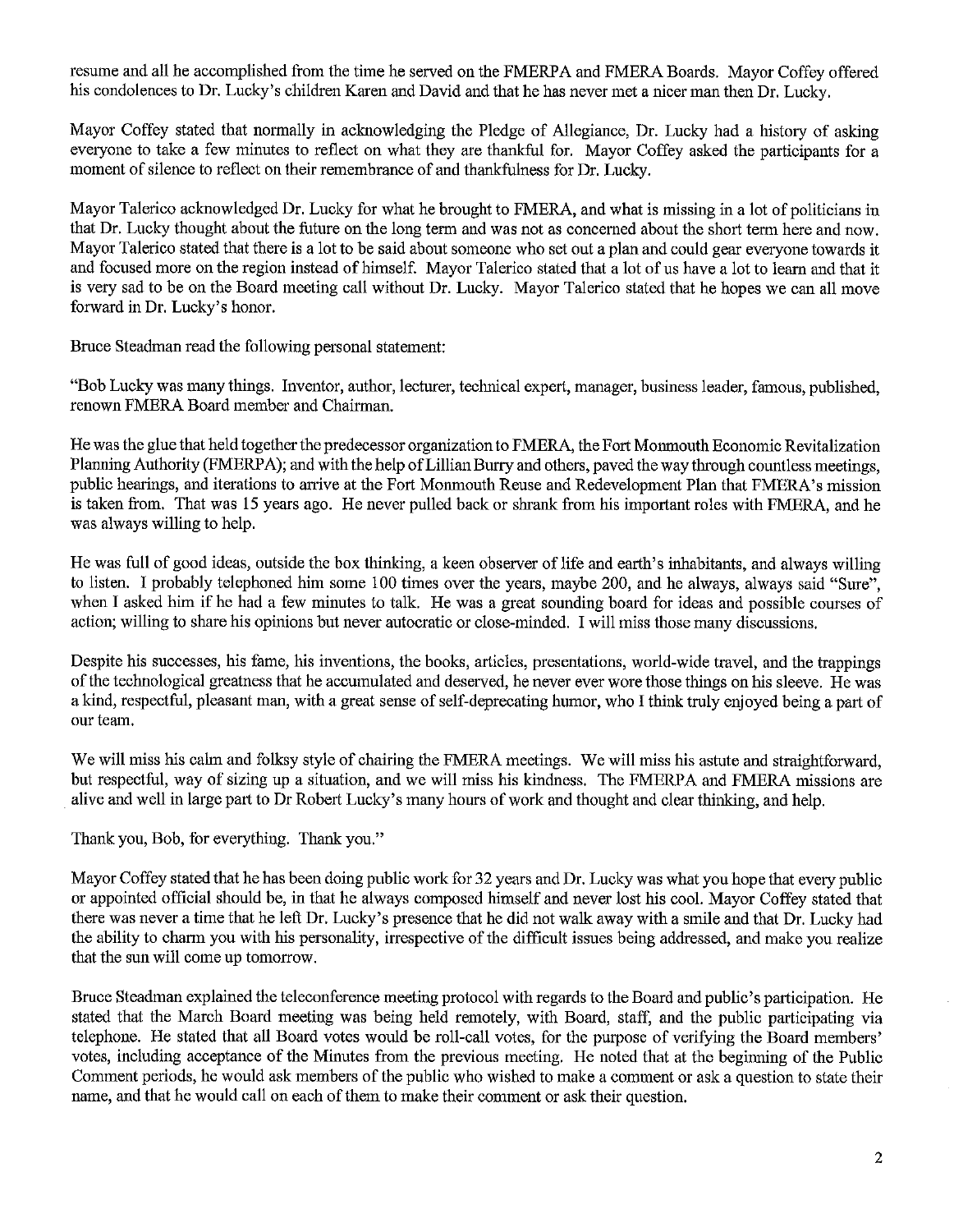Bruce Steadman announced that in accordance with the Open Public Meetings Act, notice of the meeting and notice of the change in the meeting to a teleconference was sent to the Asbury Park Press and the Star Ledger at least 48 hours prior to the meeting, and that the meeting notice has been duly posted on the Secretary of State's bulletin board at the State House, and the FMERA website.

# WELCOME

Mayor Coffey welcomed attendees to the Authority's teleconference meeting. Mayor Coffey stated that a copy of the Board package was posted to the FMERA website to give the public the opportunity to review the information in advance of the meeting. Mayor Coffey noted the protocol regarding the two opportunities for the public to address the Board, with the 3-minute limit for agenda items, and the 5-minute limit for all other FMERA business.

Mayor Coffey stated that in his role he is required to conduct an orderly meeting and complete the meeting agenda in a reasonable time period and that FMERA continues to welcome the public's constructive comments and ideas.

The next item of business was the approval of the February 16<sup>th</sup> regular meeting minutes. A motion as made to approve the minutes by Dave Nuse and seconded by Tracy Buckley.

Bruce Steadman conducted a roll call vote.

| NAME                 | Yes | No | Abstain |
|----------------------|-----|----|---------|
| Jay Coffey           |     |    |         |
| Anthony Talerico     |     |    |         |
| <b>Tracy Buckley</b> |     |    |         |
| Jamera Sirmans       |     |    |         |
| Dave Nuse            |     |    |         |

Motion to Approve: Ayes: 5 DAVE NUSE Second: TRACY BUCKLEY

## SECRETARY'S REPORT

Bruce Steadman introduced Tim Sullivan, NJEDA CEO. Tim Sullivan expressed his condolences for Dr. Lucky and stated that his leadership will be missed by not only the FMERA Board but the entire community. Mr. Sullivan offered his personal condolences to Dr. Lucky's family.

Mr. Sullivan stated that earlier this year, Bruce Steadman announced that he would be retiring as FMERA's Executive Director. Mr. Sullivan stated that Bruce's retirement would be a loss to not only Fort Monmouth, but to the state and the NJEDA. Mr. Sullivan stated that Mr. Steadman has been an extraordinary leader to FMERA since it's inception with all the progress that has been made with the Fort redevelopment. Mr. Sullivan stated that although Bruce's retirement will be a loss, thank goodness that FMERA has Kara Kopach in the position she is currently in to replace Biuce as Executive Director at FMERA. Mr. Sullivan stated that Kara brings a level of enthusiasm, leadership, and a passion for the Fort redevelopment that are unique and perfectly suited to be the next FMERA Executive Director.

Mr. Sullivan noted that according to the FMERA statute, it is the NJEDA CEO's responsibility to propose a candidate for FMERA Executive Director, and that a special subcommittee convened by the FMERA Chair would assess that candidate and vote their support. Chair Lucky had convened that subcornrnittee earlier this month, and the subcommittee had voted unanimously to accept EDA's proposed candidate, Kara Kopach currently FMERA's Deputy Executive Director and Director of Real Estate Development. Mr. Sullivan went on to announce that Kara Kopach has been awarded the position of Executive Director to replace Bruce Steadman upon his retirement. It was anticipated that the change in FMERA leadership would take place on or about May 1.

Mayor Talerico stated he hopes that when public meetings resume in person, that we can offer a tribute to Bruce's retirement and to Kara's new role as Executive Director.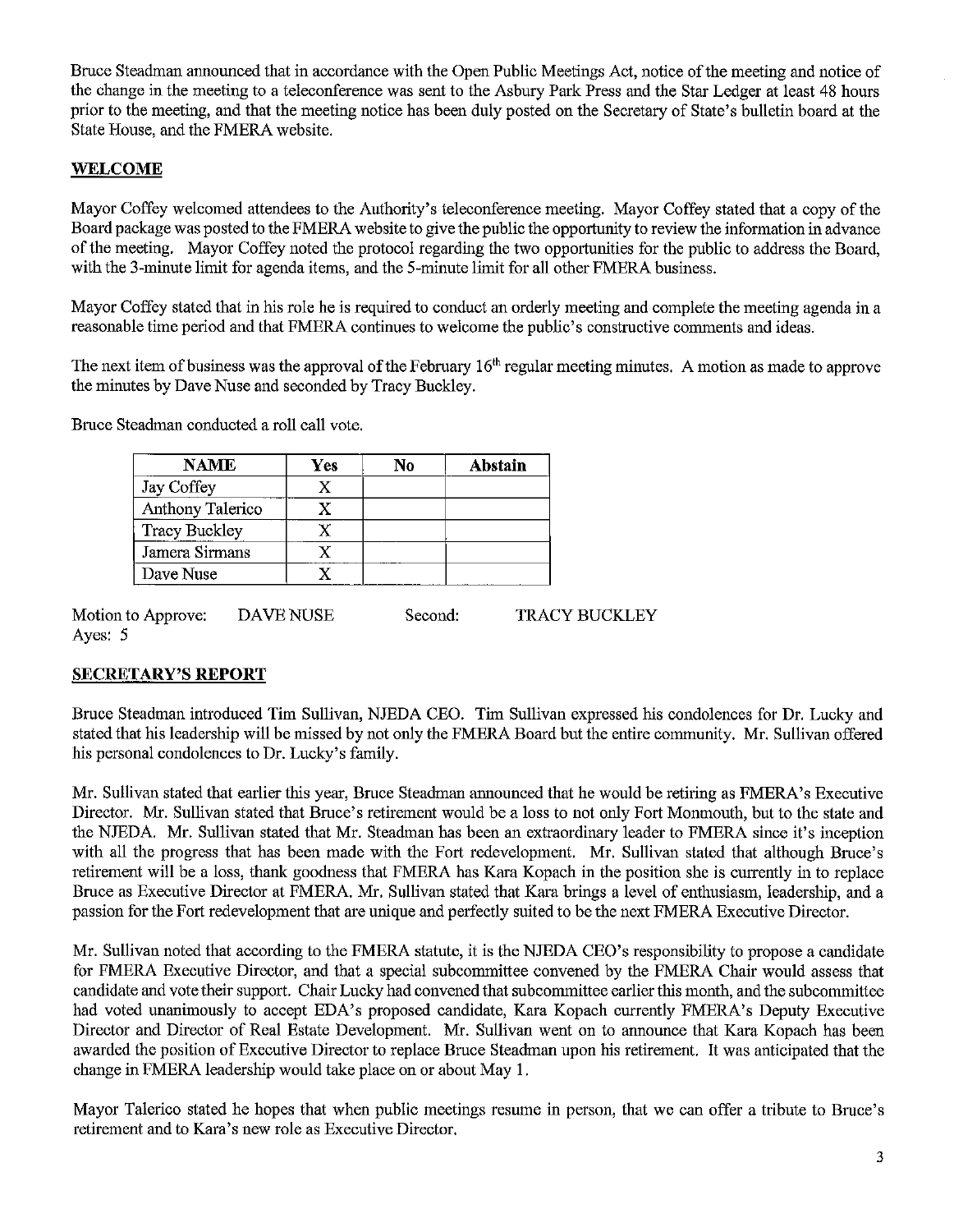Mayor Coffey stated that Dr. Lucky, Bruce, Kara and the entire FMERA staff have carried the redevelopment thus far, and while we can see the goal line, we are still in good hands.

Bruce Steadman stated the Board Chairman is selected by the Governor and a replacement is currently being worked on. Further, he noted that it is planned that the April FMERA board meeting will be the first in-person meeting in the last 2 years. More to follow on that subject.

## TREASURER'S REPORT

Jennifer Lepore, Accounting Manager, stated that the Authority's independent auditors, CliftonLarsonAllen, LLP, completed their fieldwork the week of Febiuary 22 and continue their audit of the Authority's 2021 operations. The auditors will report on the Authority's financial statements and accompanying notes, as well as report on the Authority's internal controls and compliance with Government Auditing Standards. The auditors will report their findings to the Audit Committee at the Committee's April meeting. Subject to the Audit Committee's recommendation, the 2021 Comprehensive Annual Report including the audited financial statements will be forwarded to the Board for their review and approval at the April meeting.

## PUBLIC COMMENT REGARDING BOARD AGENDA ITEMS (3 minutes re: Agenda Items)

There was no public comment.

## EXECUTIVE DIRECTOR'S REPORT

- 1. Kristy Dantes, Director of Facilities & Infrastructure gave the following update:
- Update on Utilities and Infrastructure

The facilities, environmental, and site-maintenance team continues to operate to maintain the utility infrastructure to serve our developers, residences, and businesses. The team also handles the maintenance and inspections of the buildings.

FMERA is currently working on completing the following Deeds with the Army:

The Group 5 Deed is in draft form at the Army level awaiting the Record of Decision from the Army Corps. of Engineers.

Other projects in process include:

- The installation of the New Jersey American Water Avenue of Memories water main is complete.
- An MOU between FMERA and JCP&L regarding the installation of a new 22MW electrical substation on the Main Post was approved by the FMERA Board in February. FMERA & JCP&L are now starting discussions regarding the buildout of the downstream 35KVA distribution station.
- The NJDCA funded \$159,325 for the Professional Engineering Services with the Eatontown Sewerage Authority has been transferred for the sewer improvement projects within the Eatontown section of the Fort.
- \* Work associated with the Army's landfill capping project is still progressing. Eight of the nine landfills ae complete or substantially complete, the final landfill, Landfill 8, will be completed by the end of March.
- 2. Sarah Giberson, Manager of Marketing & Development gave an overview on property sales and RFOTPs.

FMERA continues to make good progress on the Fort's redevelopment, with about 86% of the Fort's 1,126 acres sold, under contract, in negotiations, or entering the request for proposals process. To date, FMERA has sold 32 parcels, and another 5 parcels are under contract or have Board-approved contracts. As demolition and rehabilitation continue Fort-wide, we are particularly excited to report on the on-going demolition at the former Howard Commons property in Eatontown. Several units have already been remediated and demolished. We look forward to seeing the rest of this property cleared to make way for a new water tank, along with 275 housing units at the adjacent portion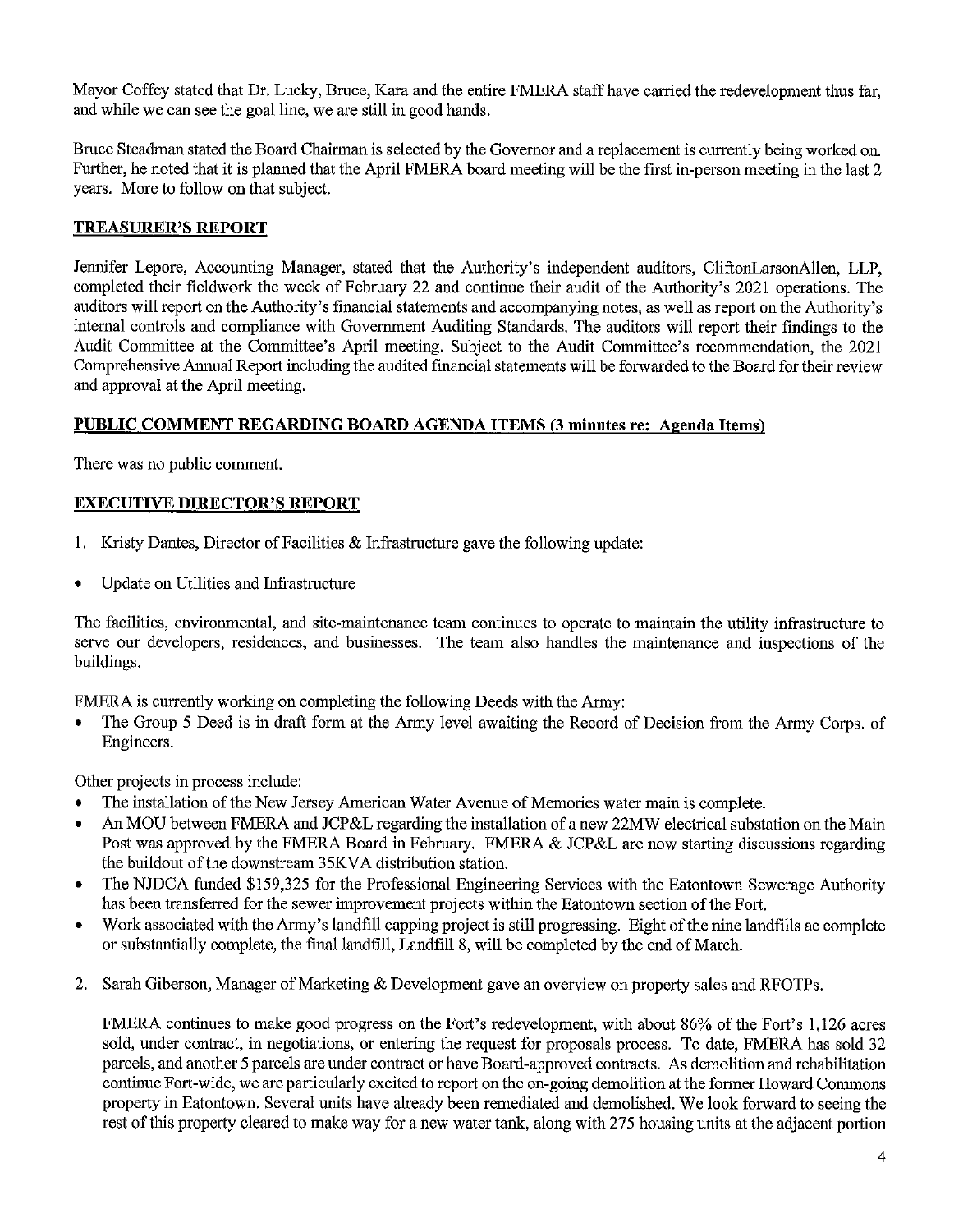of the Howard Commons property. FMERA has started the year strong in the Borough of Eatontown, with the Eatontown Parks Parcel closing. This park will serve as a great community space which features a splash pad. The Borough hopes to dedicate the park in the late Spring. In Oceanport, FMERA is planning a closing on the Allison Hall parcel in the coming weeks. The Allison Hall project will bring both retail and commercial uses to the property near Oceanport Avenue.

The remainder of FMERA's projects are in various stages of development, many of which are still in the due diligence, design, and approvals phases. We look forward to the integration of additional businesses and amenities into the Fort community. FMERA remains focused on the continued movement and progress of on-going projects at this time. With the highest and best use of the property and job creation in mind, FMERA re-released its Mega RFOTP on March 8, which staff believes will further our redevelopment initiatives and support the economic vitality of the region.

The Mega Parcel RFOTP is seeking proposals for the redevelopment of an approximately 292-acre property spanning the Boroughs of Eatontown and Oceanport. FMERA has a strong interest in bolstering the innovation economy to create more and better jobs locally, as well as throughout the state, and to further revitalize Fort Monmouth. Proposals are due by noon on June 6, 2022. Please note that the RFOTP process remains open and competitive to all interested parties. Now that the proposal process has begun, any questions must be submitted through our formal Q&A process, as detailed in Section 6.0 of the RFOTP. Once proposals are received, a formal evaluation process will be conducted, and all proposals will be evaluated against the included evaluation criteria.

On April 6<sup>th</sup>, from 9:30am-3:30pm, NJCU will be hosting a blood drive on campus, with support from our team. FMERA encourages the community to participate, while taking a moment to see NJCU's incredible Fort Monmouth facility. As more businesses and organizations continue to come online, FMERA will continue to encourage partnership and collaboration among our stakeholders. We hope this will be the first of many collaborative events that can create a meaningful impact on the community.

FMERA staff is presently working a hybrid schedule with our offices open daily. Please visit our website, o and follow us on Instagram at  $@$  fortmonmouthnj for our latest updates.

3. Additional Comments by the Executive Director:

Mr. Steadman thanked the Boroughs of Eatontown, Tinton Falls, and Oceanport, and the County of Monmouth for their continued support and help on various day-to-day operating issues while FMERA continues working remotely; and noted the outstanding support and help received from our key state stakeholders: the Governor's Authorities Unit, Attorney General Office, NJEDA, DEP, the DOT, the DOL, the DCA, and many others.

Bruce Steadman gave an update on FMERA action items:

Action Items for Next Month.

- a) Continued work with the N.J. Department of Environmental Protection and U.S. Army to identify and resolve environmental issues of concern
- b) Continued meetings with interested prospective investors
- c) Continued outreach to our stakeholders in the 3 host municipalities, the County and others
- d) Continued collaboration with the NJEDA Trenton Office on business development opportunities
- e) Continued work on the water, sewer, and electric system improvements.
- f) Continued drafting and revisions of documents for the 30+ projects underway.

## COMMITTEE REPORTS

### 1. AUDIT COMMITTEE

Bruce Steadman stated that the Committee met on March  $11<sup>th</sup>$  and discussed the following: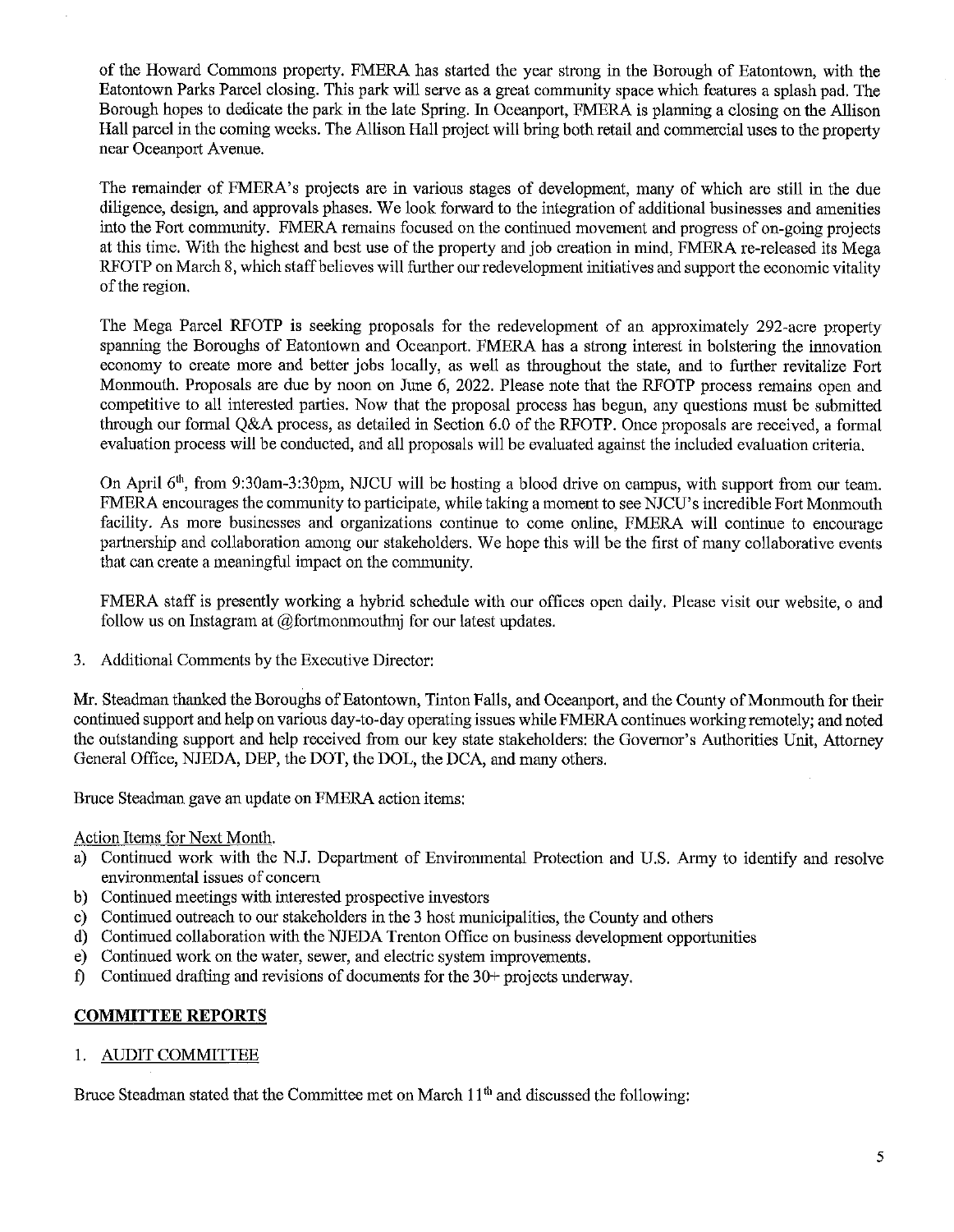1. Discussion regarding the 1<sup>st</sup> Amendment to the Grant Agreement and MOU between FMERA & TRWRA. Under the terms of the 1<sup>st</sup> Amendment, FMERA shall disburse up to \$6,500,000 from the CSFRF Funds to TRWRA to increase the allocated funding for the TRWRA Project Costs for the installation of a new Pump Station, Force Main and East Interceptor to provide sewer service for the eastern portion of the former Army Fort property located within the Borough of Oceanport. The Committee reviewed the request and recommended it to the Board for approval.

# 2. REAL ESTATE COMMITTEE

Bruce Steadman stated that the Committee met on March  $8<sup>th</sup>$  and discussed the following:

- 1. Discussion regarding the Approval of Transmittal to the Host Municipalities for Plan Amendment #18 with respect to the Nurses Quarters in Oceanport. The proposed Amendment calls for adaptive reuse of Buildings 1077 & 1078 for twenty-four one- and two-bedroom residential units and an additional ten three-bedroom townhomes in the parcel. Thirty-four residential units will be permitted in the parcel as a result of the proposed development. The Committee reviewed the request and recommended it to the Board for approval.
- 2 Closings:
	- a. Allison Hall
	- b. Eatontown Parks
		- Mega Parcel Status
		- NJAW @ Howard Commons
		- TRWRA 1<sup>st</sup> Amendment
		- \* Eatontown NOI (Nicodemus Lake)
		- Lodging Update
		- \* Monmouth County Parks System Tinton Fall Recreation Area
		- \* Fitness Center Water Tower
		- \* Chapel Parking Lot

# 3. ENVIRONMENTAL STAFF ADVISORY COMMITTEE (DIANE DOW, CHAIRWOMANi

Elizabeth Dragon stated that the Committee did not meet this month.

## 4. HISTORICAL PRESERVATION STAFF ADVISORY COMMITTEE (JAY COFFEY, CHAIRMAN)

Jay Coffey stated that the Committee did not meet this month but will be meeting on March 24<sup>th</sup>.

## 5. HOUSING STAFF ADVISORY COMMITTEE (ROBERT LONG, CHAIRMAN)

Robert Long stated that the Committee did not meet this month but will be meeting on March 30'h.

## 6. VETERANS STAFF ADVISORY COMMITTEE (LILLIAN BURRY, CHAIRWOMAN)

Bruce Steadman, on behalf of Lillian Burg stated that the Committee did not meet this month.

## BOARD ACTIONS

1. The first item before the Board was the Consideration of Approval of the 1<sup>st</sup> Amendment to the Grant Agreement and MOU between FMERA and the Two River

Kara Kopach read a summary of the Board memo.

The resolution is attached hereto and marked Exhibit 1.

A motion was made by Steve Gallo and was seconded by Lillian Burry.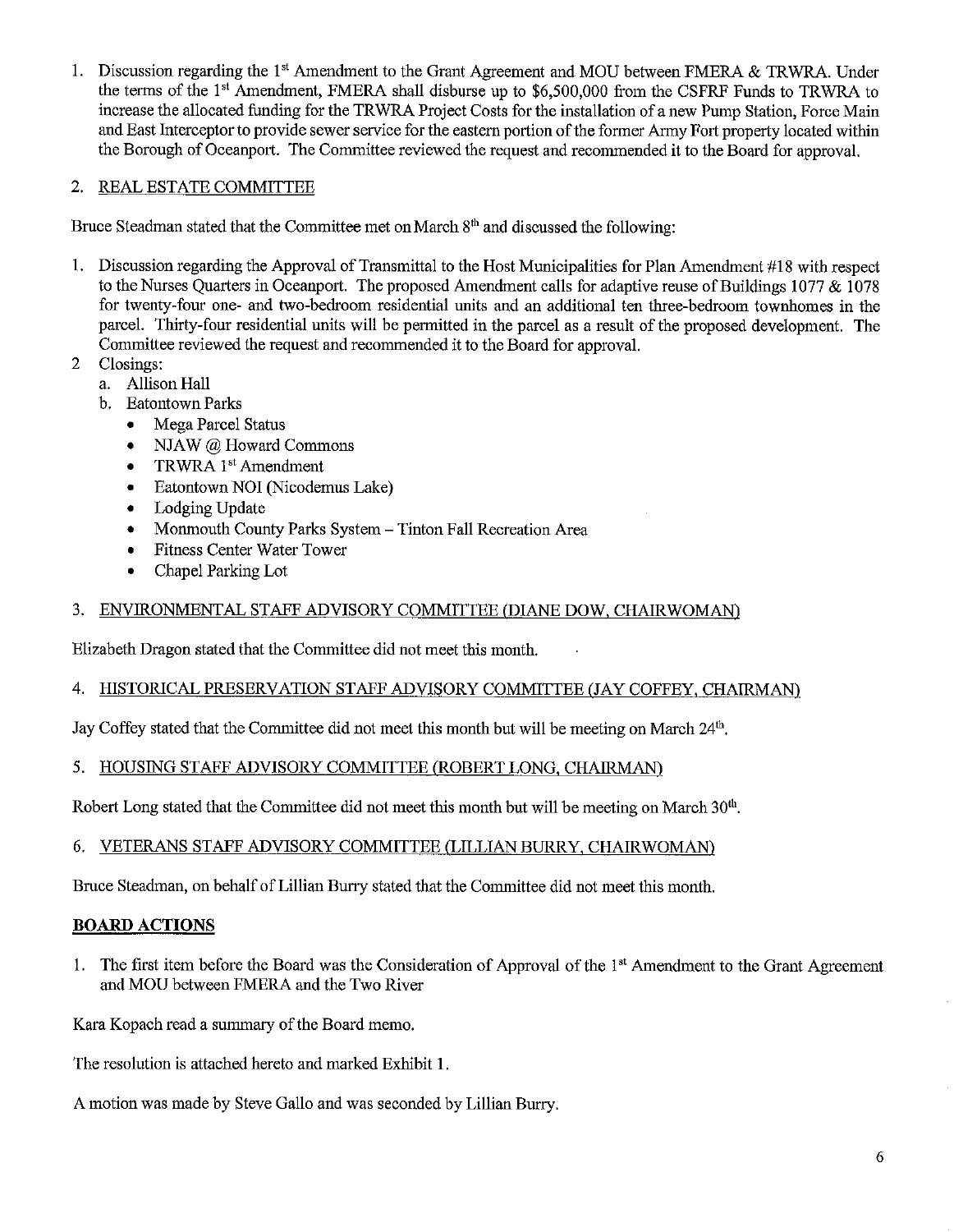Bruce Steadman conducted a roll call vote.

| <b>NAME</b>          | Yes | N0 | Abstain |
|----------------------|-----|----|---------|
| Lillian Burry        | X   |    |         |
| Steve Gallo          | X   |    |         |
| Jay Coffey           | X   |    |         |
| Anthony Talerico     | X   |    |         |
| <b>Tracy Buckley</b> | X   |    |         |
| Jamera Sirmans       | X   |    |         |
| Dave Nuse            | Y   |    |         |

Motion to Approve: STEVE GALLO Ayes: 7 Second: LILLIAN BURRY

2. The second item before the Board was the Consideration of Approval of a Recommendation to approve Transrnittal to Host Municipalities of Proposed Plan Amendment #18 Permitting an Altemative Development Scenario with respect to the Nurses Quarters parcel in Oceanport.

Kara Kopach read a summary of the Board memo.

The resolution is attached hereto and marked Exbibit 2.

A motion was made by Lillian Burry and was seconded by Anthony Talerico.

Bruce Steadman conducted a roll call vote.

| <b>NAME</b>             | Yes | No | <b>Recused</b> |
|-------------------------|-----|----|----------------|
| Lillian Burry           | x   |    |                |
| Steve Gallo             | X   |    |                |
| Jay Coffey              | X   |    |                |
| <b>Anthony Talerico</b> | X   |    |                |
| <b>Tracy Buckley</b>    | X   |    |                |
| Jamera Sirmans          | X   |    |                |
| Dave Nuse               |     |    |                |

Motion to Approve: LILLIAN BURRY Ayes: 7 Second: ANTHONY TALERICO

## OTHER ITEMS

There were no other items before the Board.

### PUBLIC COMMENT REGARDING ANY FMERA BUSINESS (5 minutes re: any FMERA business)

Michael Smith, homeowner in the Tinton Falls section of the Fort in the Lennar single-family home project called Anthem Place, offered his concerns about the proposed redevelopment of the Myer Center to house medical office and medical service components and related new buildings. He asked how residents of Anthem Place may review redevelopment plans and offer their inputs.

Mr. Steadman recommended that Mr. Smith contact the Tinton Falls Planning Board to find out when the public meeting(s) relating to that project would be held. Tracy Buckley, Tinton Falls Council President, offered to meet with Mr. Smith and provide the process by which the public could review and make comments about Tinton Falls development projects.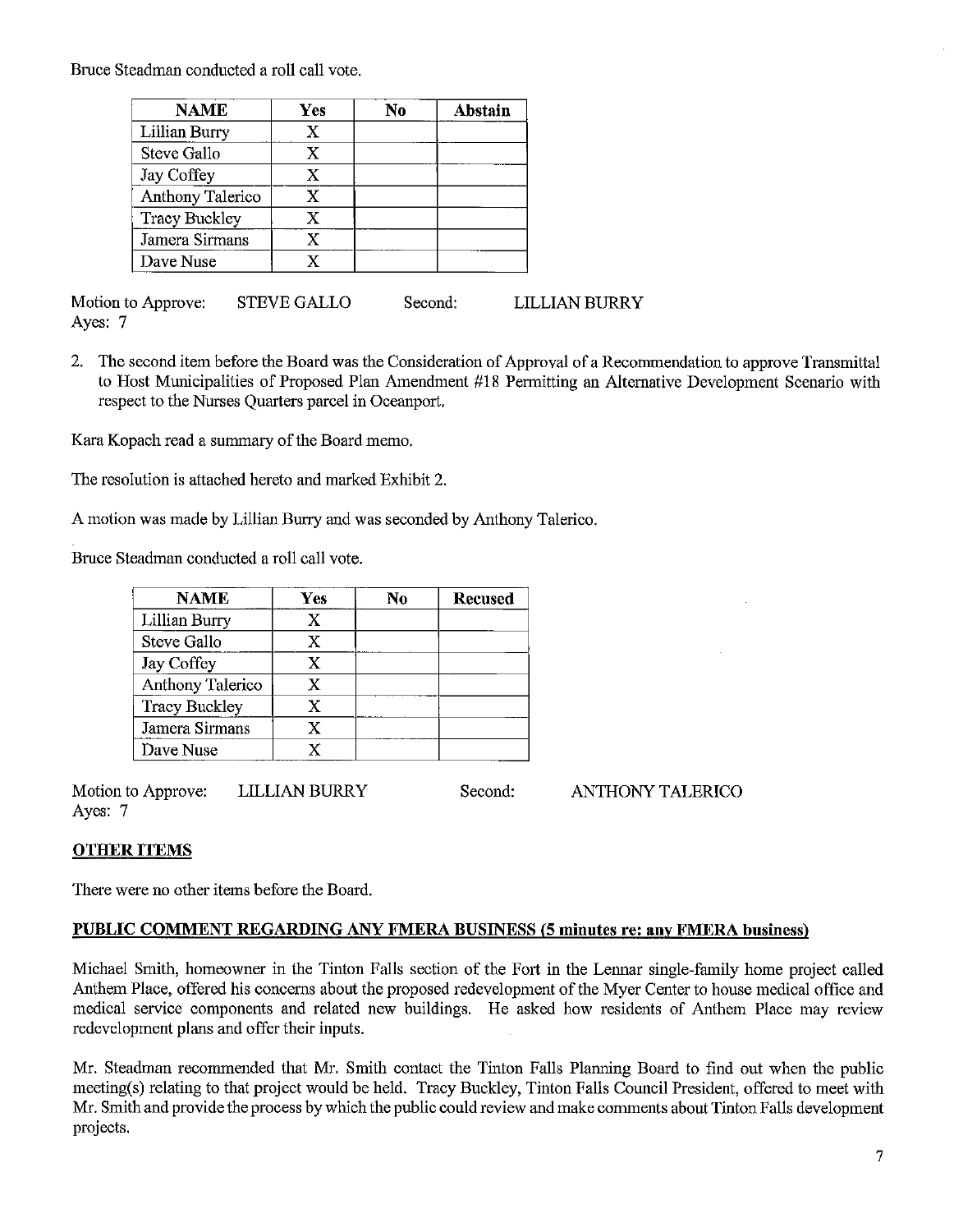There being no further business, on a motion by Steve Gallo and seconded by Jay Coffey and unanimously approved by all voting members present, the meeting was adjourned at 5:55p.m.

Certification: The foregoing and attachments represent a true and complete summary of the actions taken by the Fort Monmouth Economic Revitalization Authority at its Board meeting.

France Steadmom (PM)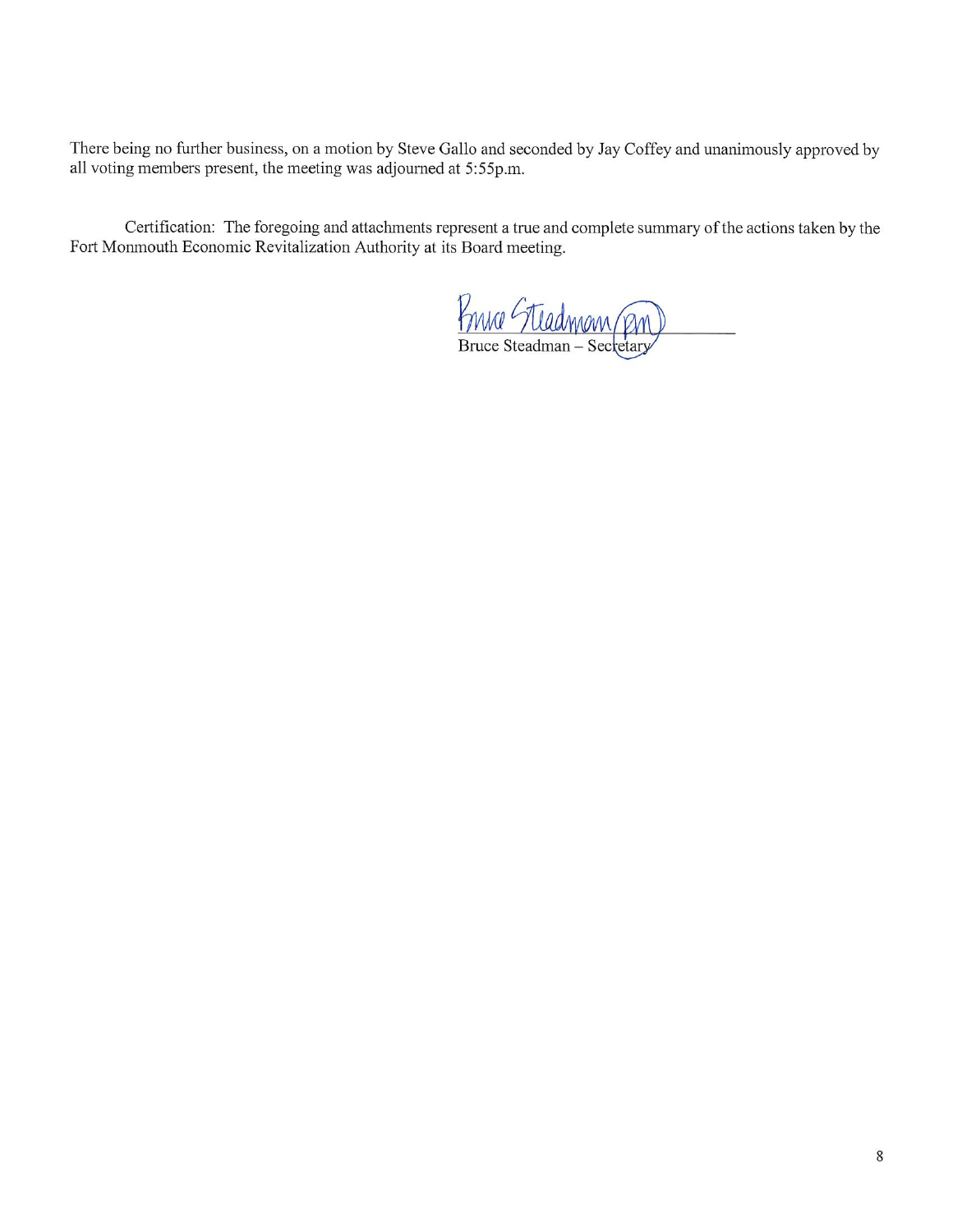

#### STATE OF NEW JERSEY

OFFICE OF THE GOVERNOR **P.O. BOX OO1 TRENTON** 08625  $(809) 292 - 8000$ 

PHILIP D. MURPHY **GOVERNOR** 

March 11, 2022

To the Family of Dr. Robert Lucky,

It is with a heavy heart that I offer my sincerest condolences to your family as you mourn the passing of Dr. Robert Lucky. Dr. Lucky dedicated much of his life to the technology community. Not only was he an author, he was a leader and frequent mentor to many. Throughout his career, Dr. Lucky was actively devoted in professional, academic, and governmental roles. From speaking at technical, business, academic and social occasions worldwide to editing, writing, consulting and engineering, Dr. Lucky made an impact on numerous family members, advisory boards, and anyone who shared conversation with him.

After receiving his doctorate degree, Dr. Lucky went on to receive countless awards and led the top of many boards at dozens of universities. Dr. Lucky was passionate about bettering not just the community but the world. As Chairman of the Fort Monmouth Economic Revitalization Planning Authority (FMERPA) and over a decade sitting on the Board, he was inspirational in guiding the investment, growth and integration of Fort Monmouth.

Most importantly he spent his life surrounded by his loved ones. He could be found close to the Navesink River, sitting right beside his best pal, Sunny. He leaves behind two children, David and Karen, alongside five grandchildren, who loves him dearly.

I am wishing you comfort and peace during this very difficult time. Though no words are enough to encapsulate the depth of loss that you all now face, we hope you can take comfort knowing that the memory of Dr. Robert Lucky's compassion will flourish through eternity and inspire generations to come.

My very best,

Governor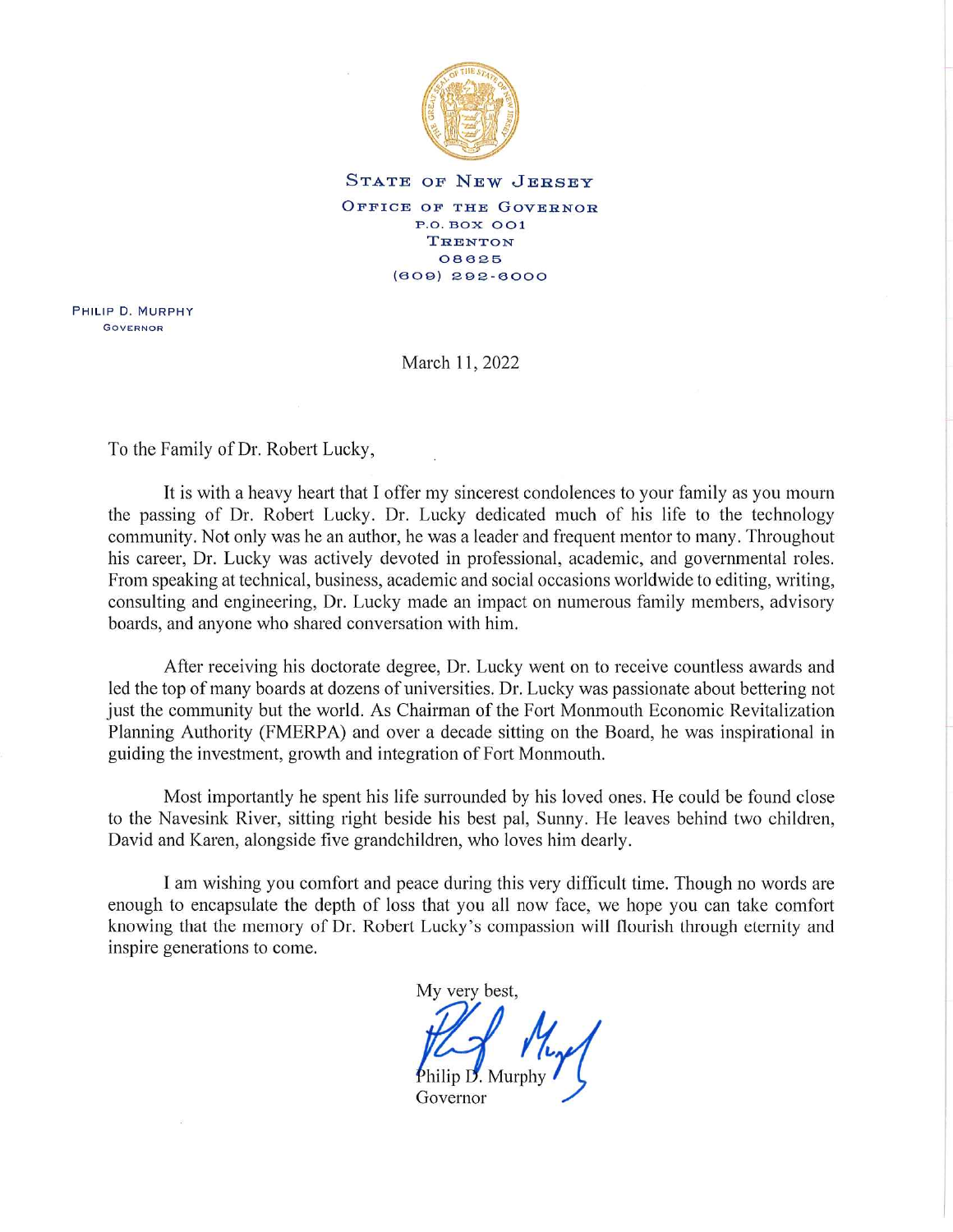### **Resolution Regarding First Amendment to the Grant Agreement and MOU between FMERA and the Two River Water Reclamation Authority**

**WHEREAS**, on October 20, 2021, the FMERA Board approved an MOU with the New Jersey Department of Community Affairs ("NJDCA") to make available to FMERA funds in the amount not to exceed \$10,500,000 (the "CSFRF Funds") for the purpose of setting forth the terms and conditions for the disbursement of monies from American Rescue Plan Act – Coronavirus State Fiscal Recovery Fund to implement the Fort Monmouth Water and Sewer Replacement Program; and on November 15, 2021, FMERA and NJDCA executed the MOU ("NJDCA MOU"), thereby allowing NJDCA to disburse one-half (50%) of the entire amount of the CSFRF Funds to FMERA; and

**WHEREAS,** on November 29, 2021, FMERA drew down the initial one-half advance of the CSFRF funds, and on January 13, 2022 FMERA drew down one quarter of the remaining CSFRF Funds; and

**WHEREAS**, FMERA and TRWRA entered into an MOU on May 16, 2019 ("TRWRA MOU"), to reflect the mutual understanding of the Parties that TRWRA will construct and install a new Pump Station, Force Main and East Interceptor serving the eastern portion of the Oceanport section of the former Fort Monmouth ("the Project"); and

**WHEREAS**, the TRWRA MOU states that FMERA shall pay 100% of the costs of the Project, not to exceed \$5.2M, including, but not limited to consulting fees, design fees, permit costs, and all construction costs associated with or arising from the Project; FMERA and TRWRA reserved the right to reject all bids should the costs for construction observation engineering services exceed \$5.2M; and

**WHEREAS**, to adhere to reporting and management obligations required by the NJDCA MOU, FMERA entered into a Grant Agreement with TRWRA for the disbursement of the \$5,200,000 of CSFRF Funds for the Project; under the terms of the Grant Agreement, FMERA disbursed \$5,200,000 of the CSFRF Funds to TRWRA for the costs of the Project incurred as set forth in the Project Costs exhibit of the Grant Agreement; and

**WHEREAS**, on February 8, 2022, in accordance with the Local Public Contracts Law, TRWRA received bids for the Project which substantially exceeded the \$5.2MM Project Costs; TRWRA terminated the bid process as permitted under the TRWRA MOU; and

 **WHEREAS**, TRWRA has attributed the substantially higher bids to escalating material costs, the complexity of the project which includes increased management fees and unanticipated roadway repairs; and has submitted a Project Costs estimate with an amount not to exceed \$6,500,000; and

**WHEREAS**, the Parties, therefore, have agreed to amend the original TRWRA MOU and the Grant Agreement to provide adequate funds to complete the Project; and

**WHEREAS**, under the terms of the First Amendment, FMERA shall disburse up to \$6,500,000 ("Project Costs") from the CSFRF Funds to TRWRA for the costs of the Project to construct and install the Project, including but not limited to construction costs, engineering services during construction, costs to prepare plans and specifications for bidding and permit fees incurred as set forth in Exhibit C to the First Amendment; TRWRA may propose to amend the Project Costs by providing written notice of the proposed amendments to FMERA, and FMERA shall advise TRWRA in writing as to whether the increase in Project Costs is approved; and

**WHEREAS**, in addition, the TRWRA MOU is amended to state that FMERA shall pay 100% of the costs of the Project not to exceed Six Million Five Hundred Thousand Dollars. Sections 6(a)(i)-(iv) were also deleted; and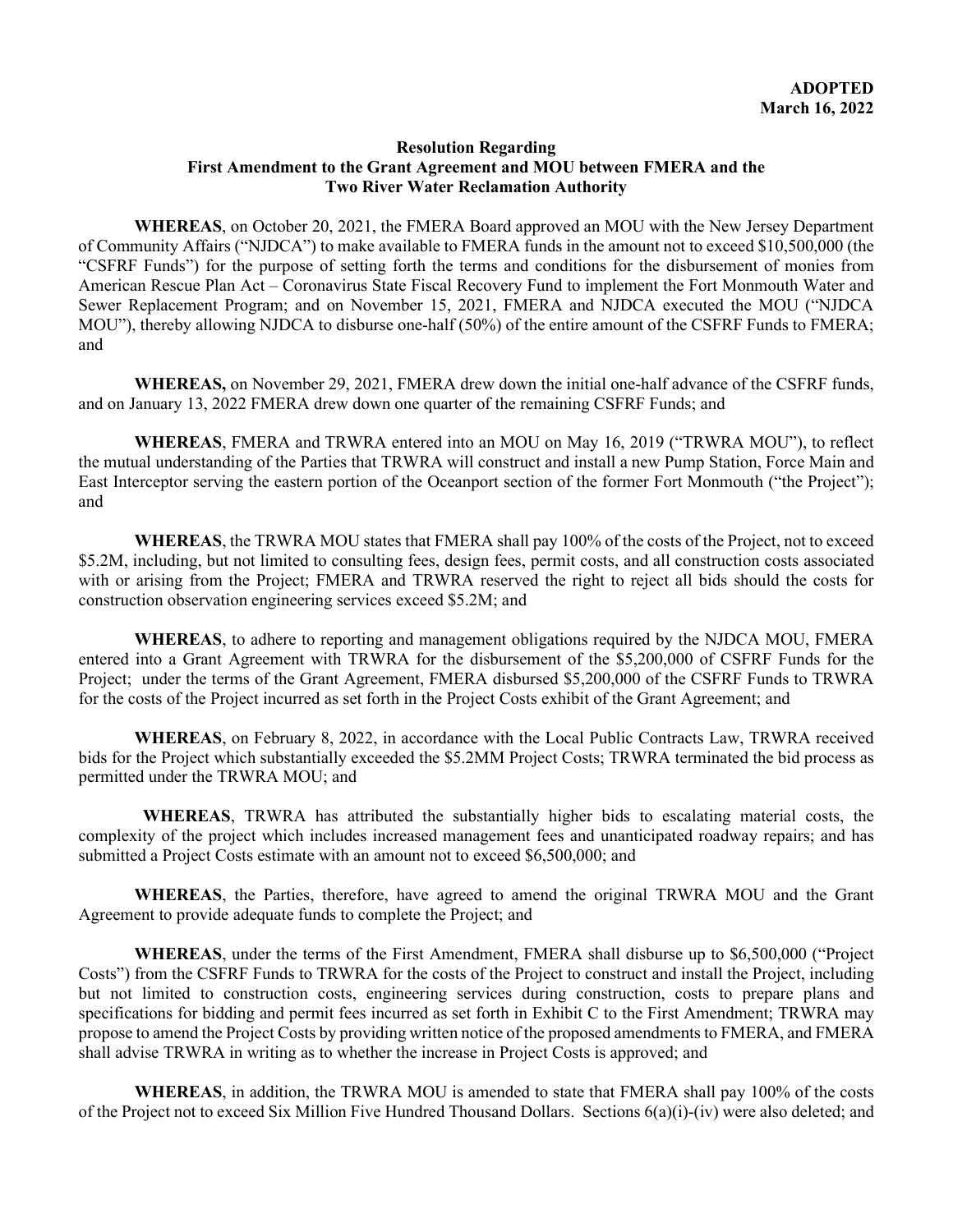**WHEREAS**, all other terms of the Grant Agreement and TRWRA MOU remain unchanged. In addition, staff requests the Board recommend granting the Executive Director delegated authority to increase the Project Costs by an amount not to exceed 10% for unforeseen site conditions or material costs; and

**WHEREAS**, the attached First Amendment to the Grant Agreement and MOU between FMERA and TRWRA is in substantially final form. The final terms of the First Amendment to the Grant Agreement and MOU will be subject to the approval of TRWRA, FMERA's Executive Director and a review as to the form by the Attorney General's Office; and

**WHEREAS**, the Audit Committee reviewed the request and recommends it to the Board for approval.

## **THEREFORE, BE IT RESOLVED THAT:**

1. The Authority approves the First Amendment to the Grant Agreement and MOU between the Two River Water Reclamation Authority and FMERA to increase the allocated funding for the TRWRA Project Costs for the installation of a new Pump Station, Force Main and East Interceptor to provide sewer service for the eastern portion of the former Army Fort property located within the Borough of Oceanport.

2. The Authority approves granting FMERA's Executive Director delegated authority to increase the Project Costs by an amount not to exceed 10% for unforeseen site conditions or material costs and with final terms acceptable to the Executive Director and the Attorney General's Office and authorizes the Executive Director to execute the Agreement.

3. This resolution shall take effect immediately, but no action authorized herein shall have force and effect until 10 days, Saturdays, Sundays, and public holidays excepted, after a copy of the minutes of the Authority meeting at which this resolution was adopted has been delivered to the Governor of the State of New Jersey for his approval, unless during such 10-day period the Governor of the State of New Jersey shall approve the same, in which case such action shall become effective upon such approval, as provided by the Act.

**Attachment Dated: March 16, 2022 EXHIBIT 1**